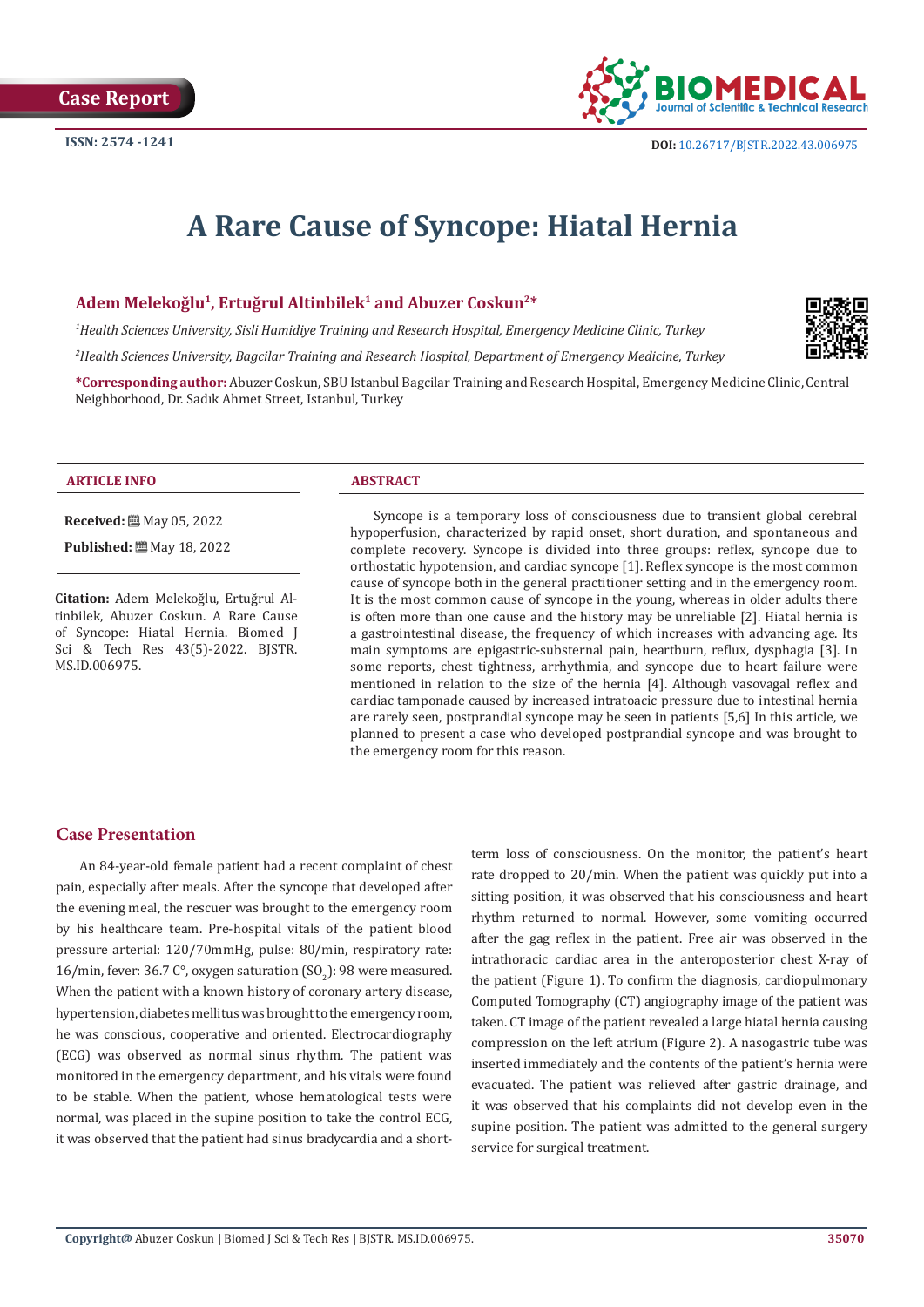

**Figure 1:** Intrathoracic free air in posterior-anterior chest X-ray.



**Figure 2:** CT angiography Hiatal Hernia compressing the left atrium (Transverse section; Yellow arrow – Sagittal section; Red arrow).

# **Discussion**

Vasovagal syncope is a type of reflex syncope mediated by emotional or orthostatic stress and is typically preceded by a prodrome of autonomic activation (such as sweating, pallor, and nausea). In reflex syncope, cardiovascular reflexes that control circulation become intermittently inappropriate, resulting in hypotension and/or bradycardia. Generally, according to the most involved efferent path, that is, it is classified as either sympathetic (hypotension or "vasodepressor") or parasympathetic (bradycardia or "cardioinhibitory"). It can also be classified according to the trigger as syncope of voiding, defecation, coughing or swallowing. Hiatal hernia is a common condition in advancing age, especially in women. Depending on the size of the hernia, symptoms such as epigastric pain, arrhythmia, chest pain, exertional dyspnea, and syncope occur in patients [7]. Our patient was also admitted to the emergency room with postprandial syncope. There are some cases in the literature who developed syncope due to hiatal hernia. Syncope has been reported in some of them due to tamponade due to compression on the left atrium [8]. In addition, it has been reported that syncope develops as a result of bradycardia caused by

the neural mechanism of the vasovagal reflex after swallowing, and hypotension caused by peripheral vasodilation [9]. In our patient, syncope developed due to the enlargement of the postprandial hiatal hernia, increasing the intrathoracic pressure, stimulating the vasovagal reflex and the hernia compressing the left atrium.

The development of syncope in the patient who was placed in the supine position for control ECG in the emergency department supports that it occurs due to these mechanisms. The decrease in intrathoracic pressure due to the patient's vomiting in the sitting position allowed us to obtain CT imaging in the supine position as a result of the loss of the vasovagal reflex. As in our patient, pathologies such as hiatal hernia, achalasia, esophageal atresia, intestinal tamponade, and swallowing syncope should be considered in postprandial syncope developing in the supine position [10]. These patients may present to the emergency department due to epigastric pain. Pathologies such as coronary artery occlusion, aortic dissection, and pulmonary thromboembolism are primarily considered in patients who come to the emergency department with complaints of chest pain, nausea, vomiting, and syncope. However, it should be kept in mind that, unlike structural cardiopulmonary